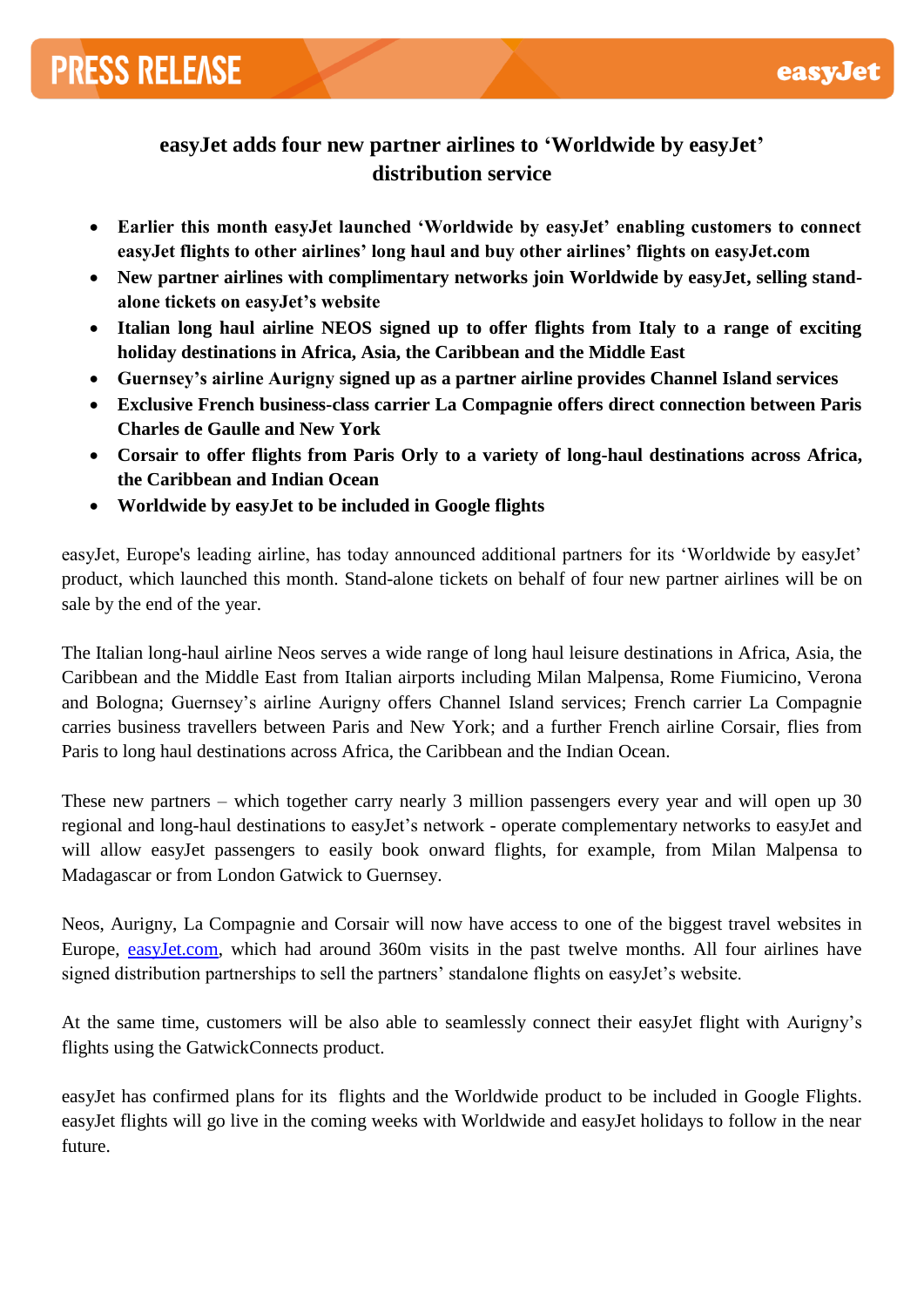## **Peter Duffy, Chief Commercial Office for easyJet, commented:**

"The response to Worldwide by easyJet has been fantastic and we are excited to be meeting more latent customer demand through today's new partnerships. The take up from customers in Jersey gives us confidence that we will see similar demand from Guernsey following our partnership with Aurigny. Partnering with Neos, LaCompagnie and Corsair further extends the range of destinations we can serve our European customers and we will be working with our partners to roll-out the self-connect product to relevant airports."

## **Aldo Sarnataro, Chief Commercial Officer for Neos, commented:**

'Neos is proud to be the first Italian airline to join the Worldwide program by EasyJet. We have been working hard to deliver high standard services to leisure travellers and are excited to host more connecting passengers on our Dreamliners to the nicest places in the world.

## **Aurigny Commercial Director Malcolm Coupar said:**

'We are really excited to be involved in this new initiative with Gatwick's biggest carrier easyJet.

It is great news for people in Guernsey and will help reduce their worries about missing connecting flights. It will also help to promote Guernsey as a holiday and short breaks destination to the millions of visitors to the easyJet site, and make it easier to book a ticket to Guernsey from the wide range of places served by easyjet from Gatwick.'

## **Jean Charles Périno, EVP Commercial and Marketing for La Compagnie, commented:**

'La Compagnie has created a unique position between Paris-CDG and New York with its low fare, allbusiness class experience. It already goes beyond Paris and New York since self connectors represent more than 8% of our total customer base: partnering with worldwide by Easyjet is a great accelerator for La Compagnie to reach new customers beyond Paris. We are very proud to be one of the first French airline to join this ambitious program.'

## **Julien Houdebine, EVP Network, Alliances and Revenues**

"Corsair International is very excited about future collaboration at Orly airport with easyJet in the "worldwide project".

Connecting our long haul flights to the easyJet network to Europe and French province is a great opportunity for our clients. The connecting demand is very strong to all areas for our network : Caribbean (French west indies and Cuba), Indian Ocean (Reunion, Mauritius, Mayotte, Madagascar), Africa (Senegal and the Ivory Coast) and Canada (Montreal). Developing an optimal connecting product for our clients is a priority."

The launch earlier this month was a first step and easyJet will now continue to sign up other airlines up to Worldwide by easyJet.

'Worldwide by easyJet' is the first global airline connections service by a European low fares airline and easyJet has leadership positions at more of Europe's major airports flying on more of Europe's 100 largest routes than any other airline - making it the most attractive European short haul airline not currently providing connectivity.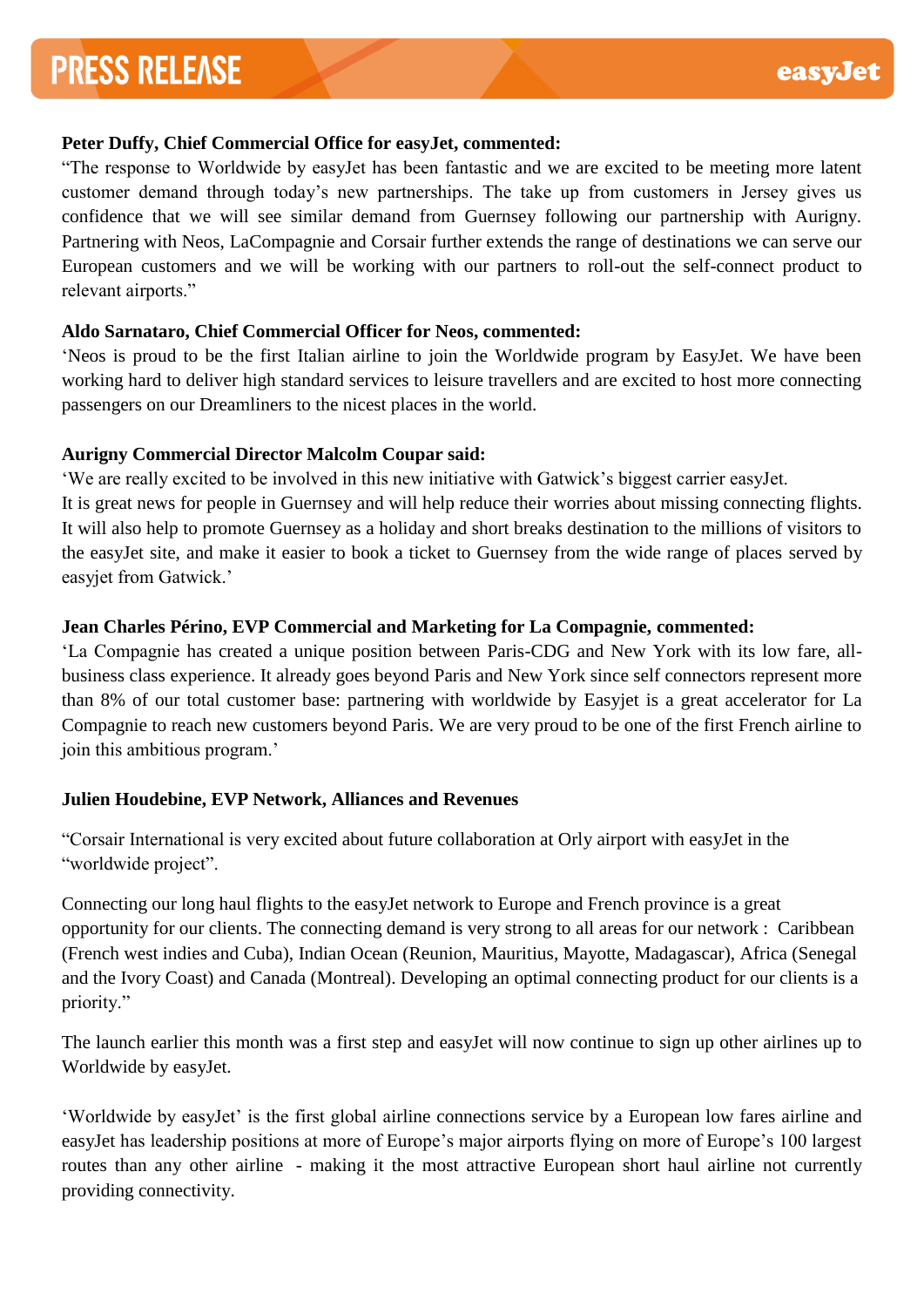#### **ENDS**

**For further information, please contact the easyJet press office on [01582 525252](tel:01582%20525252) or log onto [easyJet.com](http://easyjet.com/)**

## **Notes to Editors:**

## **About easyJet**

easyJet is Europe's leading airline offering a unique and winning combination of the best route network connecting Europe's primary airports, with great value fares and friendly service.

easyJet flies on more of Europe's most popular routes than any other airline. easyJet carries 78 million passengers annually, of which around 20% are travelling on business. easyJet flies over 270 aircraft on more than 870 routes to over 130 airports across 31 countries. More than 300 million Europeans live within one hour's drive of an easyJet airport.

easyJet aims to be a good corporate citizen, employing people on local contracts in seven countries across Europe in full compliance with national laws and recognizing their trade unions. The airline supports a number of local charities and also has a corporate partnership with UNICEF which has raised over £9m for the most vulnerable children since it was established in 2012.

#### **About Neos**

Neos is the leading Italian airline to leisure destinations. As a part of "Alpitour World", the main touristic group in Italy, Neos, since incorporation in 2002 has always provided holiday travellers with state of the art air transportation services. It operate a modern fleet of Boeing 737-800's and B767-300ER's and will start flying new B787-9's Dreamliners in December 17. Neos reaches all main leisure destination in the Mediterranean Area and operates to long haul destinations in the Caribbean, East Africa, Indian Ocean, Far East and China.

## **About Aurigny**

Aurigny, Guernsey's Airline, is the flag carrier airline servicing the Bailiwick of Guernsey.

Based in Guernsey it has an extensive route network with regular flights to Alderney, Bristol, Dinard, East Midlands, Guernsey, Leeds Bradford, London City, London Gatwick, London Stansted, Manchester, and Southampton. Aurigny also runs seasonal flights to Norwich. Aurigny is proud of its local heritage and will be celebrating its 50th year in 2018.

## **About La Compagnie**

Launched in July 2014, La Compagnie is an exclusively business class airline operating daily flights between Paris (Charles de Gaulle) and New York (Newark International Airport). Offering competitively low business class fares, La Compagnie is outfitted with 74 lie-flat seats arranged in a spacious  $2x2$ configuration and provides thoughtful amenities including iPads, Caudalie cosmetic kits and a unique dining experience offering fresh menu items by renowned New York and Paris-based chefs.

La Compagnie flies 70,000 passengers annually (including 25% of whom are frequent flyers) which represents close to 20% of the business class offer from Paris to New York. La Compagnie recently announced the acquisition of two Airbus A321neo planes for delivery in 2019. This marks a major milestone in the development of the young boutique airline.